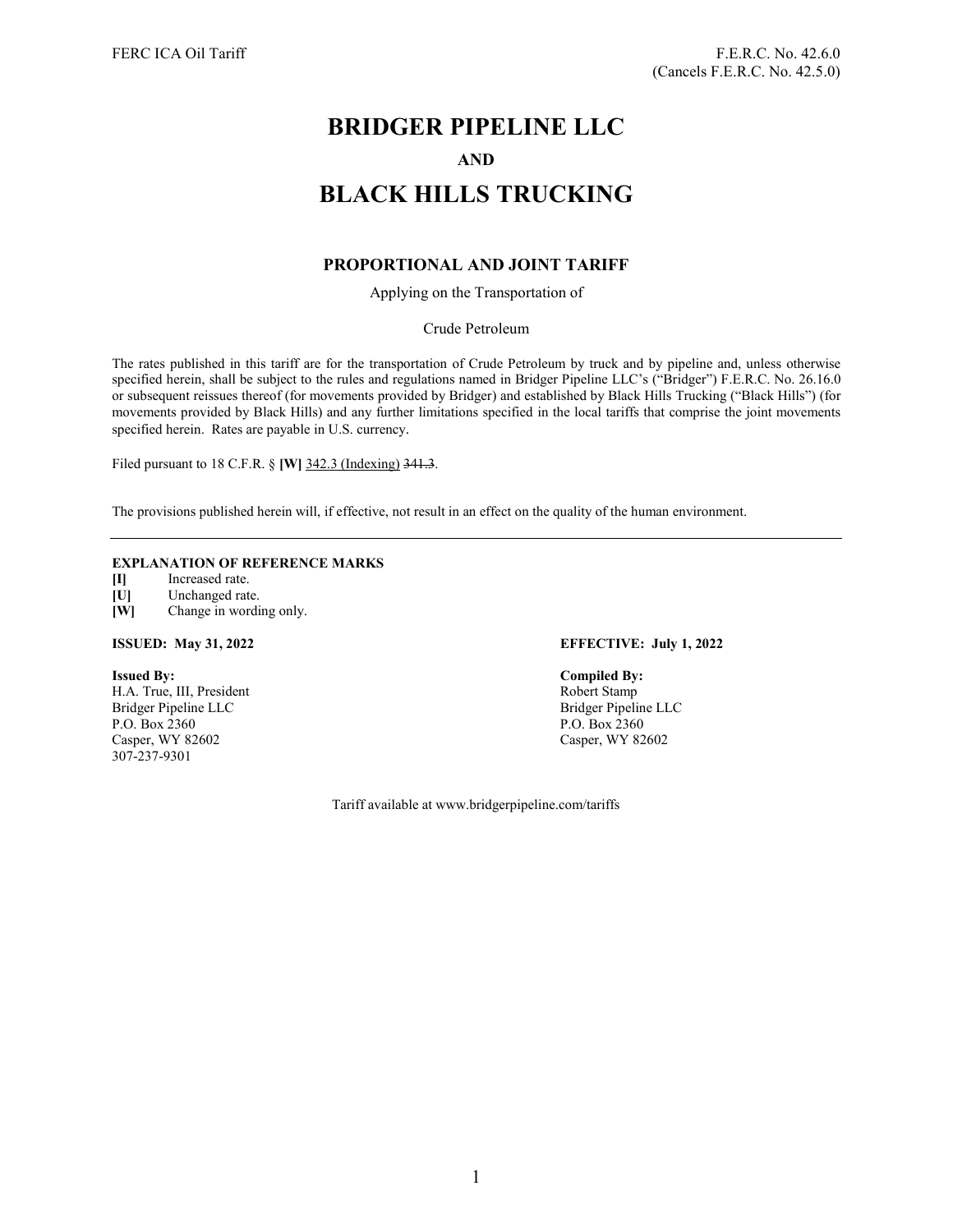| List of Points from and to which rates apply and rates on petroleum in dollars per barrel of 42 US gallons. |                                                 |                             |
|-------------------------------------------------------------------------------------------------------------|-------------------------------------------------|-----------------------------|
| Origins                                                                                                     | <b>Destination</b>                              | <b>Joint Rates (Note 1)</b> |
| Zone 1 (Note 2)                                                                                             | Bridger Guernsey HUB,<br>Platte County, Wyoming | $[I]$ \$4.5739              |
| Zone 2 (Note 3)                                                                                             |                                                 | $[I]$ \$4.7624              |
| Zone 3 (Note 4)                                                                                             |                                                 | $[I]$ \$4.9509              |
| Zone 4 (Note 5)                                                                                             |                                                 | $[I]$ \$5.1395              |
| Zone 5 (Note 6)                                                                                             |                                                 | $[I]$ \$5.3278              |
| Zone 6 (Note 7)                                                                                             |                                                 | $[I]$ \$5.5164              |
| Zone 7 (Note 8)                                                                                             |                                                 | $[I]$ \$5.7049              |
| Zone 8 (Note 9)                                                                                             |                                                 | $[I]$ \$5.8933              |
| Zone 9 (Note 10)                                                                                            |                                                 | $[I]$ \$6.0818              |

**Table of Joint Rates**

### **Notes:**

(1) The Joint Rates specified herein are only available to those Shippers that (i) have their barrels trucked from the applicable townships and ranges specified in Notes (2) through (10) below via Black Hills to the applicable Bridger receipt point specified in the Joint Routing described below, (ii) have an effective agreement under which Black Hills will provide trucking service to the applicable receipt points Bridger's pipeline system, and (iii) have a contractual production commitment to Bridger or ship a minimum of 12,500 barrels per day, on average and in aggregate, during the applicable month, to the Bridger Guernsey HUB, Platte County, Wyoming.

(2) The following townships and ranges comprise "Zone 1": 26N-52E.

(3) The following townships and ranges comprise "Zone 2": 27N-53E, 26N-51E, 25N-51E 25N-52E, 25N-53E, 25N-54E, 25N-55E, 24N-52E, 24N-53E, 24N-54E, 23N-53E, 23N-54E, 23N-55E.

- (4) The following townships and ranges comprise "Zone 3": 26N-53E, 26N-54E, 23N-57E, 22N-57E.
- (5) The following townships and ranges comprise "Zone 4": 27N-57E, 26N-59E, 24N-58E, 22N-58E.